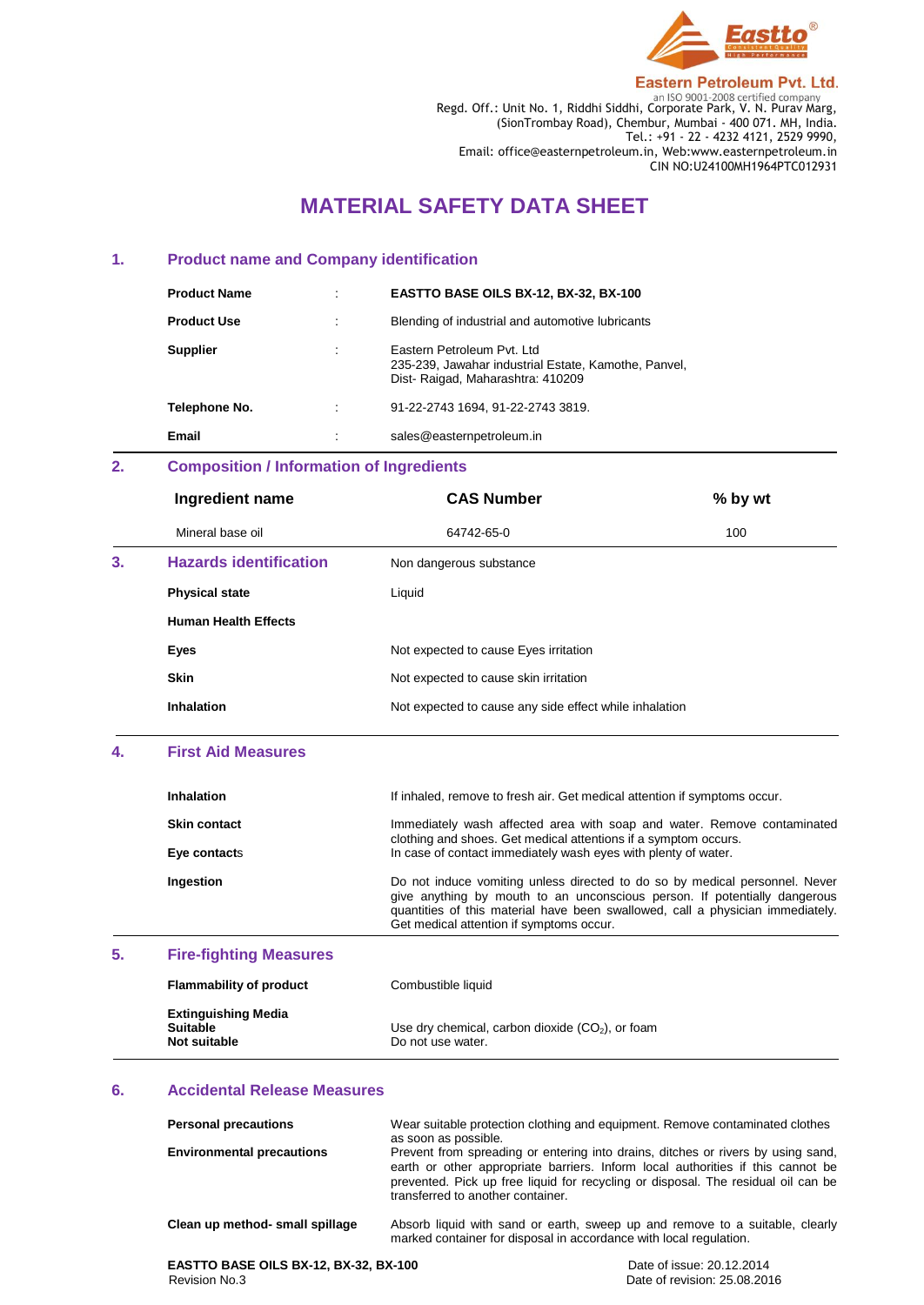

#### **Eastern Petroleum Pvt. Ltd.**

**Regd. Off.: Unit No. 1, Riddhi Siddhi, Corporate Park, V. N. Purav Marg,** Regd. Off.: Unit No. 1, Riddhi Siddhi, Corporate Park, V. N. Purav Marg, (SionTrombay Road), Chembur, Mumbai - 400 071. MH, India. Tel.: +91 - 22 - 4232 4121, 2529 9990, Email: office@easternpetroleum.in, Web:www.easternpetroleum.in CIN NO:U24100MH1964PTC012931

**Clean up methods – large spillage** Prevent from spreading by making a barrier with sand, earth or other containment material. Reclaim liquid directly or in an absorbent. Dispose of as for small spills.

#### **7. Handling and Storage**

| <b>Storage</b> | Store at ambient temperature or with lowest necessary heating as required for<br>ease of handling.                                                                                                                                     |
|----------------|----------------------------------------------------------------------------------------------------------------------------------------------------------------------------------------------------------------------------------------|
| Handling       | Handle in accordance with good industrial hygiene and safety practices. If<br>handled at elevated temperatures or with high speed mechanical equipment,<br>vapours or mists might be released and require a well ventilated workplace. |

# **8. Exposure Controls / Personal Protection**

| <b>Control parameters</b>                                                                             | Use well ventilated area where the material is heated or sprayed.                                                                                                                                                         |
|-------------------------------------------------------------------------------------------------------|---------------------------------------------------------------------------------------------------------------------------------------------------------------------------------------------------------------------------|
| Personal protection equipment                                                                         |                                                                                                                                                                                                                           |
| <b>Respiratory protection</b><br><b>Hand protection</b><br>Eye protection<br>Skin and body protection | Avoid inhalation use suitable mask with filter if necessary.<br>Wear oil-resistant protective gloves if there is a risk of skin contact.<br>For eyes protection wear safety goggles.<br>Use protective cloths and gloves. |
| <b>Hygienic measures</b>                                                                              | Act in accordance with good industrial Hygiene and safety practice.                                                                                                                                                       |

# **9. Physical and Chemical Properties**

| <b>CHARCTERISTICS</b>            | <b>BX-12</b> | <b>BX-32</b> | <b>BX-100</b> |
|----------------------------------|--------------|--------------|---------------|
| Physical state                   | Liauid       | Liquid       | Liquid        |
| Odour                            | Mild         | Mild         | Mild          |
| Colour                           | Pale yellow  | Yellow       | Yellow        |
| Sp. Gravity @ 30 °C gm/ml        | 0.84         | 0.87         | 0.88          |
| Kinematic viscosity @ 40 °C, cst | 12           | 32           | 100           |
| Solubility in water              | Insoluble    | Insoluble    | Insoluble     |
| pН                               | N.A          | N.A          | N.A           |
| Flash point <sup>o</sup> C       | 170          | 200          | 230           |

#### **10. Stability and Reactivity**

|     | <b>Reactivity and stability</b><br><b>Conditions to avoid</b><br><b>Hazardous decomposition products</b><br><b>Hazardous polymerization</b> | Stable at normal conditions and decompose at higher temperature.<br>Excessive heating and highly oxidizing agents<br>Hazardous decomposition products are not expected to form during normal<br>storage.<br>Polymerization will not occur. |
|-----|---------------------------------------------------------------------------------------------------------------------------------------------|--------------------------------------------------------------------------------------------------------------------------------------------------------------------------------------------------------------------------------------------|
| 11. | <b>Toxicological Information</b>                                                                                                            |                                                                                                                                                                                                                                            |
|     | Potential chronic health effects<br>Carcinogenicity                                                                                         | No known significant effects or critical hazards.                                                                                                                                                                                          |
| 12. | <b>Ecological Information</b>                                                                                                               |                                                                                                                                                                                                                                            |
|     | <b>Environment effect:</b>                                                                                                                  | Will not have chronic effect on aquatic environment                                                                                                                                                                                        |
| 13. | <b>Disposal considerations</b>                                                                                                              |                                                                                                                                                                                                                                            |
|     | Waste disposal procedure:                                                                                                                   | Place contaminated materials in a disposable container and dispose of in<br>accordance with Local, State environmental regulations and contact local<br>environment and health authorities to get the permission for waste disposal.       |

#### **14. Transport Information** Not classified as hazardous for transport (DOT, TDG, IMO/IMDG, IATA/ICAO)

**EASTTO BASE OILS BX-12, BX-32, BX-100 Date of issue: 20.12.2014 Revision No.3 Date of issue: 25.08.20** 15. **Regulatory Information** Not classified as hazardous.

Date of revision: 25.08.2016